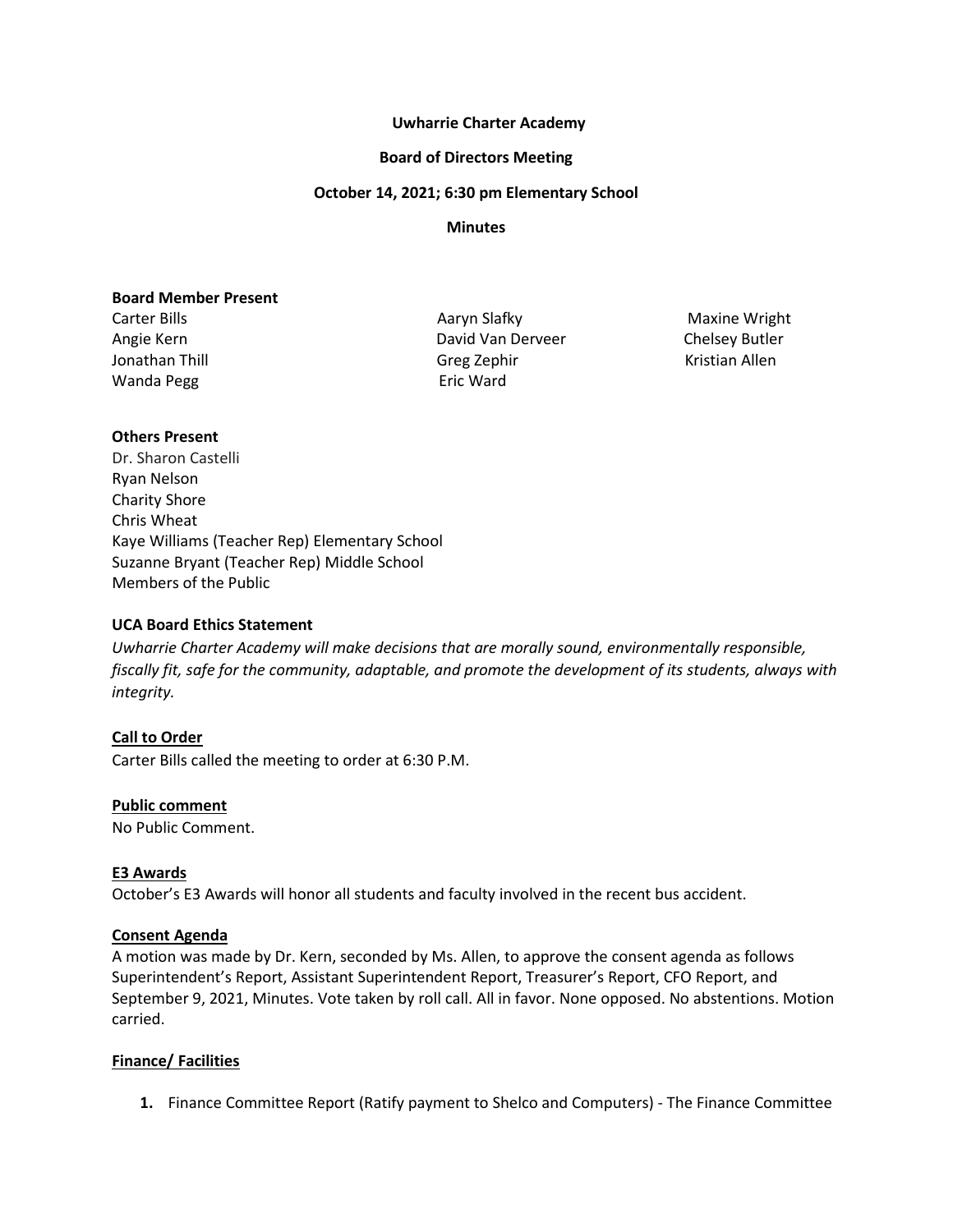met on September 3. Mr. Nelson, CFO, provided updates to the board on the Shelco payment process and asked the board to ratify payment of invoices and approve a resolution of reimbursement of prior bond expenditures. On behalf of the Finance Committee, Mr. Ward made a motion, seconded by Mr. Zephir, to ratify the \$343,184 payment to Shelco. Vote taken by roll call. All in favor. None opposed. No abstentions. Motion carried.

Mr. Zephir made a motion, seconded by Mr. Ward, to approve invoice payment of \$132,561 to Shelco, with the intent of reimbursement. Vote taken by roll call. All in favor. None opposed. No abstentions. Motion carried.

Mr. Ward made a motion, seconded by Ms. Slafky, to approve a resolution of reimbursement of prior bond expenditures with bond proceeds. All in favor. None opposed. No abstentions. Motion carried.

Mr. Nelson also asked the board to approve the purchase of Chromebooks in a continued effort to ensure that all UCA students have access to technology. Mr. Zephir made a motion, seconded by Dr. Kern, to ratify payment for Chromebook purchases in the amount of \$18,091.29. Vote taken by roll call. All in favor. None opposed. No abstentions. Motion carried.

- **2.** Shelco Update- Mr. Wheat shared updates and presented current plans for the Shelco High School expansion project. There has been extensive discussion around the issue of traffic flow and minimal impact on middle school traffic is highly prioritized. The project is currently in the design-build phase and leaves room for growth and expansion within the high school. Students in seventh through tenth grade will be surveyed for input on trade school options and naming.
- **3.** Supplement Release (Vote Needed) Mr. Nelson asked that the board approve the release of teacher supplements. A motion was made by Mr. Ward, seconded by Ms. Allen, to approve the amount of \$181,138 for teacher supplements. Vote taken by roll call. All in favor. None opposed. No abstentions. Motion carried.
- **4.** Finance Handbook Update (Voted Needed) Mr. Nelson explained that due to the recent audit finding, it will now be necessary to include annual entries in the finance handbook listing of CFO duties. Currently, only monthly and quarterly entries are included. A motion was made by Mr. Ward, seconded by Mr. Zephir, to accept Finance Handbook changes to modify journal entries to include annually in addition to monthly and quarterly. Vote by roll call. All in favor. None opposed. No abstentions. Motion carried.
- **5.** Two Full-time positions Both custodian/drivers (Voted Needed) Mr. Wheat explained the current need at UCA for both bus drivers and custodians. According to him, these positions would work especially well as it is common for bus drivers to also be custodians. A motion was made by Ms. Allen, seconded by Ms. Butler, to approve two full-time custodian/bus driver positions. Vote taken by roll call. All in favor. None opposed. No abstentions. Motion carried.

## **Governance**

**1.** Governance Committee Report - The Governance Committee met on September 16. Ms. Allen, committee chair, reminded the board that all new member applications are due by October 31.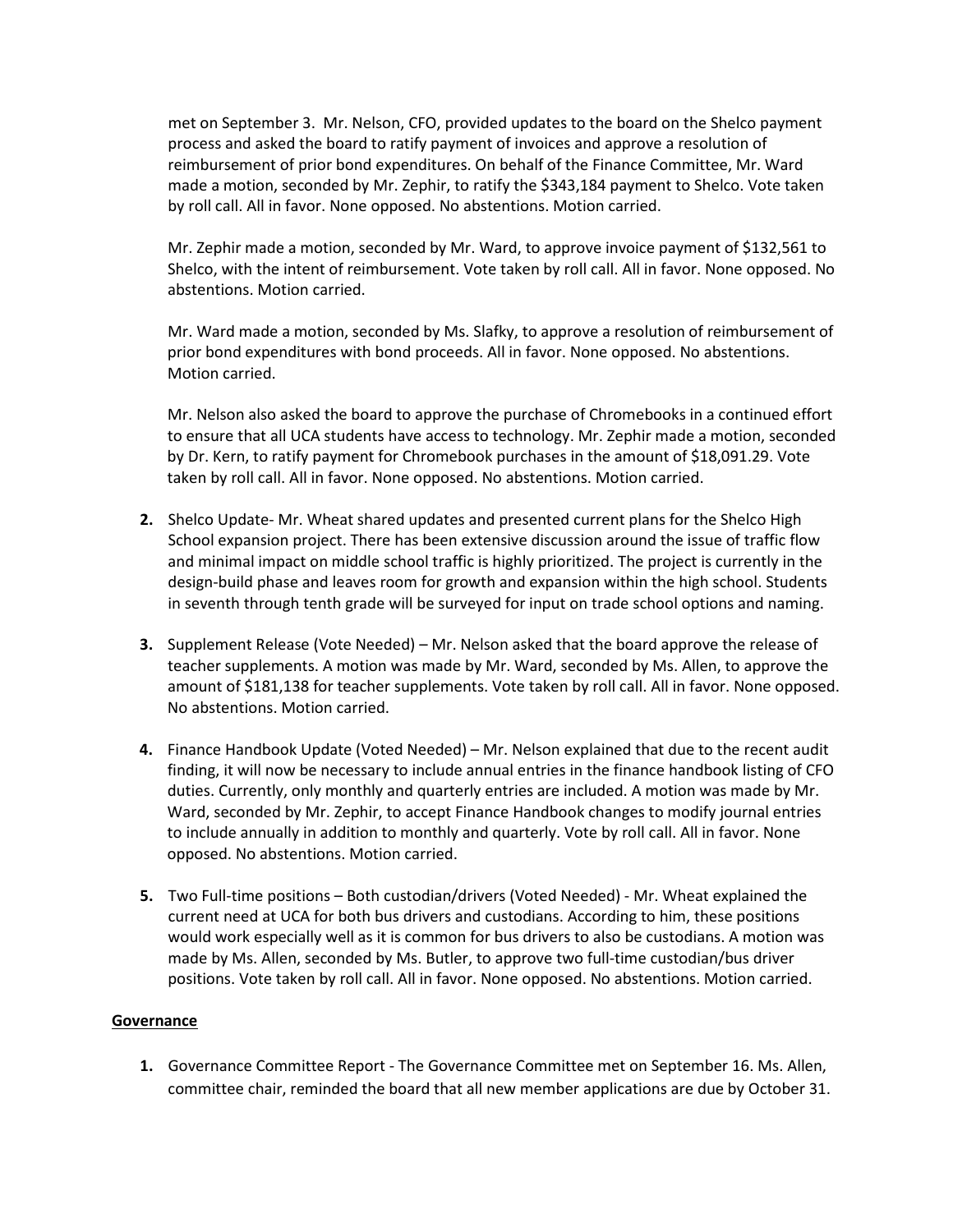She asked if the governance committee could be permitted to extend the application deadline if there are not enough applications to fill the three board seats. On behalf of the Governance Committee, a motion was made by Ms. Slafky, seconded by Ms. Allen, to allow the governance committee the authority to extend the deadline past October 31, but no later than November 30, for new board member applications if there are no more than three viable applications. All in favor. None opposed. No abstentions. Motion carried.

- **2.** Board Manual- The governance committee discussed potential board manual updates and will bring any necessary changes before the board.
- **3.** Recruitment Update Confirmation on number of new seats (2022-2023)- Ms. Allen shared that there are three seats available for the upcoming board term.

## **Academic Excellence** (30 Minutes)

- 1. Academic Excellence Report The Academic Excellence Committee met on September 28. Dr. Kern, committee chair, shared that the Elementary School is accepting applications for a Spanish teacher position. She also reminded the board of possible volunteer opportunities on October 28 at Monster Night.
- 2. 2020-2021 Data Update/ Strategic Plan- Dr. Castelli shared that school leadership has already discussed and implemented strategies to address weaknesses from last school year. UCA had a 98% graduation rate during the 2020-2021 school year.
- 3. COVID -19 Update The district is currently at a 10.7% positivity rate for COVID-19 cases.
- 4. UCA Mask/Quarantine Update (Vote Needed) Dr. Castelli recommended that UCA remain in the current masking mandate. A motion was made by Dr. Kern, seconded by Ms. Wright, to continue in the current masking mandate as laid out in the August meeting, with no changes. Vote taken by roll call. All in favor. None opposed. No abstentions. Motion carried.
- 5. Student Careers Survey Update Mr. Wheat shared that he is currently polling students to see which trade areas they are most interested in. He will update the board with survey results as they are available.

## **Other Business/New Business**

Mr. Bills proposed the reinstitution of a vice-chair to the executive committee. Mr. Bills feels that it is important for the executive committee to have institutional knowledge from different classes. His recommendation would be to select a representative from the governance committee as an addition to the executive committee. Mr. Ward suggested an alternative idea of having the governance committee chair serve on the executive committee. The governance committee will deliberate and make a recommendation to the board at the next scheduled (called) meeting.